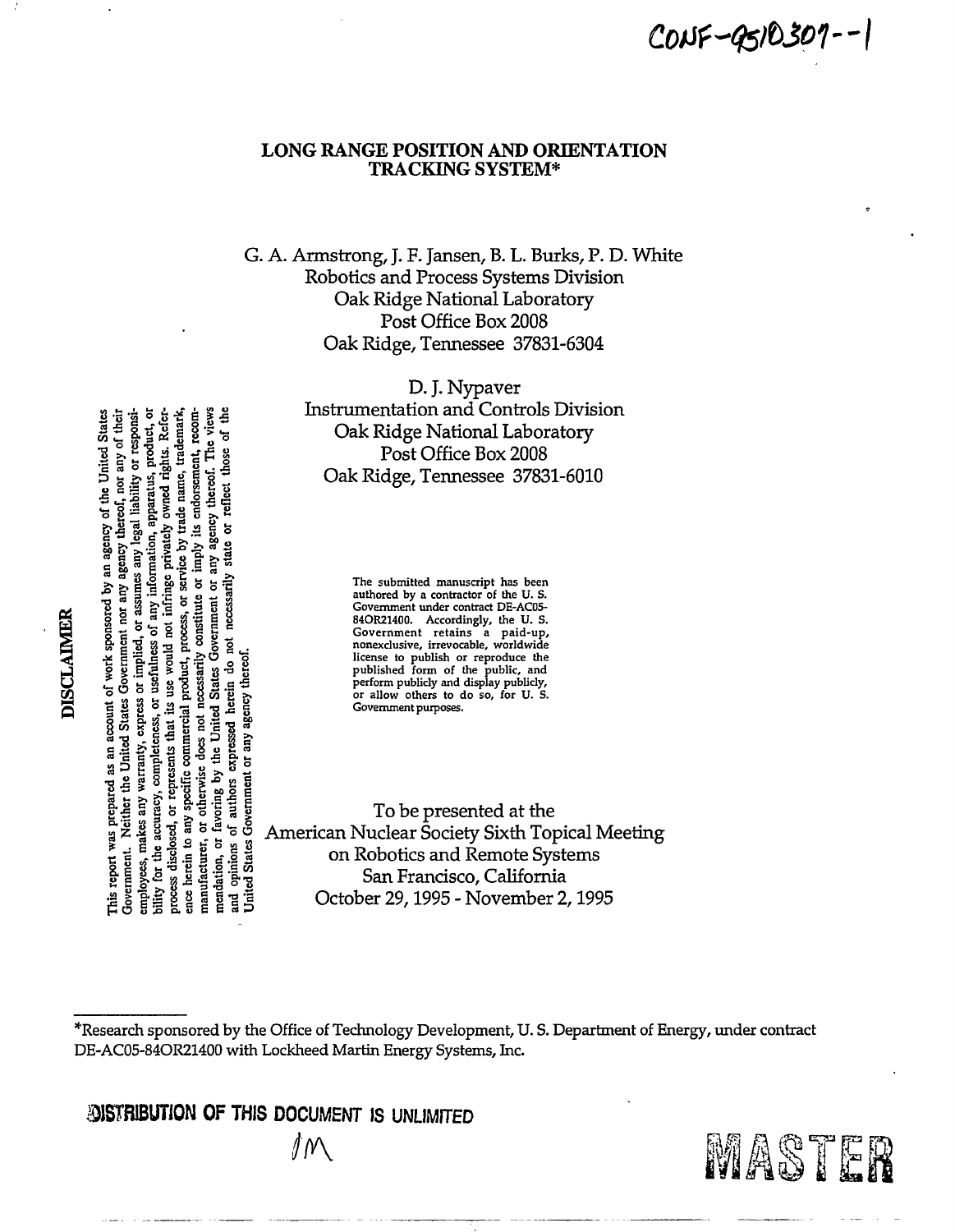#### LONG RANGE POSITION AND ORIENTATION TRACKING SYSTEM\*

G. A. Armstrong Oak Ridge National Laboratory Robotics & Process Systems Div. Post Office Box 2008 Oak Ridge, TN 37831-6304 (423) 574-5683

J. F. Jansen Oak Ridge National Laboratory Robotics & Process Systems Div. Post Office Box 2008 Oak Ridge, TN 37831-6304 (423) 574-8154

Peter D. White Oak Ridge National Laboratory Robotics & Process Systems Div. Post Office Box 2008 Oak Ridge, TN 37831-6304 (423) 576-7350

B. L. Burks Oak Ridge National Laboratory Robotics & Process Systems Div. Post Office Box 2008 Oak Ridge, TN 37831-6304 (423) 576-7350

Delphy J. Nypaver Oak Ridge National Laboratory Instrumentation and Controls Division Post Office Box 2008 Oak Ridge, TN 37831-6010 (423)574-2969

#### ABSTRACT

The long range Position and Orientation Tracking System is an active triangulation-based system that is being developed to track a target to a resolution of 6.35 mm (0.25 in.) and 0.009° (32.4 arcseconds) over a range of 13.72 m (45 ft.). The system update rate is currently set at 20 Hz but can be increased to 100 Hz or more. The tracking is accomplished by sweeping two pairs of orthogonal line lasers over infrared (IR) sensors spaced with known geometry with respect to one another on the target (the target being a rigid body attached to either a remote vehicle or a remote manipulator arm). The synchronization and data acquisition electronics correlates the time that an IR sensor has been hit by one of the four lasers and the angle of the respective mirror at the time of the hit. This information is combined with the known geometry of the IR sensors on the target to determine position and orientation of the target. This method has the advantage of allowing the target to be momentarily lost due to occlusions and then reacquired without having to return the target to a known reference point. The system also contains a camera with operator controlled lighting in each pod that allows the target to be continuously viewed from either pod, assuming their are no occlusions.

### I. INTRODUCTION

The long range Position and Orientation Tracking System (POTS) is being developed to support the remediation efforts of the Fernald K-65 Waste Silos at Fernald, Ohio and the underground storage tanks (USTs) on the Hanford site in Richland, Washington. Radiation levels in the tanks at both sites prevent remediation by manual techniques and therefore require the use of remote technology. The Hanford site is studying on the use of long-reach robotic arms for remediation while the Fernald site is planning to use a teleoperated tethered vehicle for remediation.

The long reach manipulator (LRM) concept includes a vertical mast with an approximately 10 m of horizontal reach and a total of up to 11 degrees of freedom with a lift capability of several hundred kg. The weight of the arm, the varying positions and configurations of the arm and the weights of the objects that the arm will be handling present an infinite number of end-point locations for the endeffector due to the arm dynamics. As a result of manipulator compliance, the anticipated error in the computed end-point position and the actual end-point is estimated to be up to 0.5 m. In addition to preventing the use of robotics, this presents a collision hazard that could cause damage to the tank walls, as well as the manipulator arm and retrieval tools. The POTS system could be used to provide real-time updates to the arm controller of the endeffector position and orientation in space.

<sup>•</sup>Research sponsored by the Office of Technology Development, U. S. Department of Energy, under contract DE-AC05-84OR21400 with Lockheed Martin Energy Systems, Inc.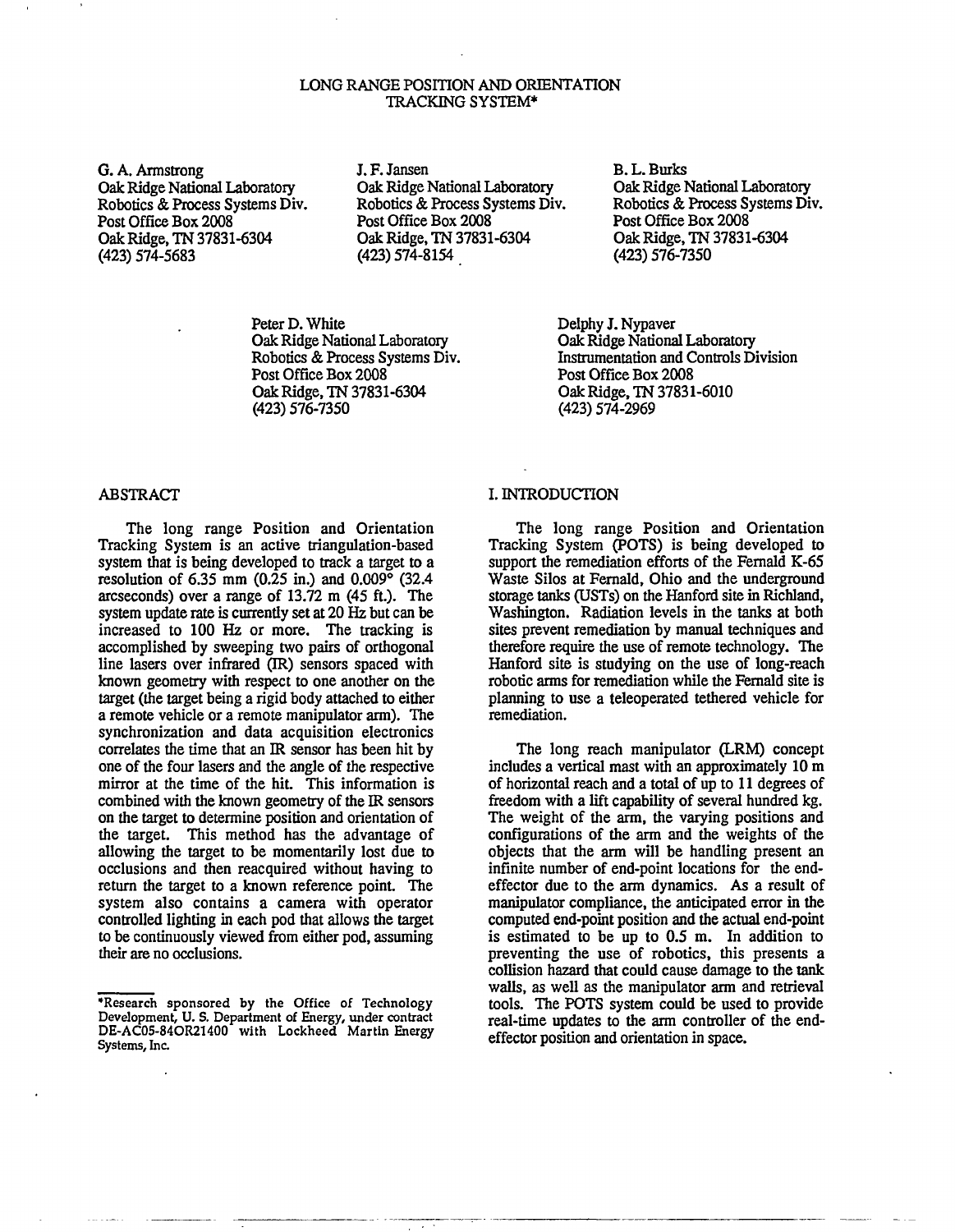The Fernald tethered vehicle will be designed for deployment through a 0.61 m (24 in.) manway in the dome of the storage tank. The vehicle will then fold out to an approximately 1.2 m by 1.5 m footprint and be deployed on top of the waste surface in the tank. As the sludge in the tanks exist in varying degrees of consistency there will be some slippage of the vehicle and the possibility that it can become partially submerged. Dead reckoning sensors on the vehicle will not be able to properly update the vehicle controller as to the vehicle position or orientation. The POTS system will be used to provide real-time updates to the vehicle operator on the vehicle's current position and orientation relative to the tank structure. Figure 1 below illustrates one POTS tracking system that will be deployed into a waste storage tank.



Fig. 1. Assembly drawing of one POTS tracking station.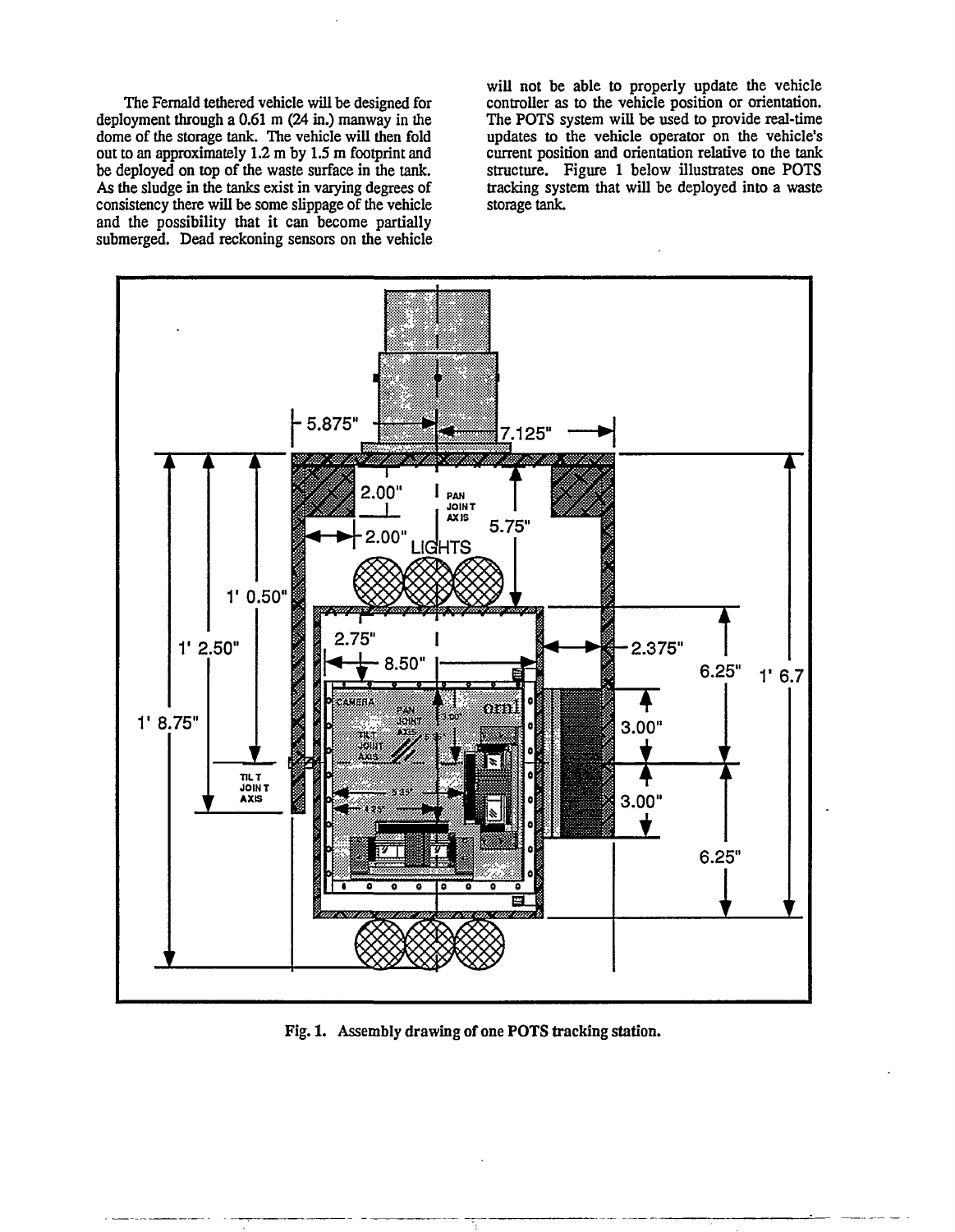#### H. SYSTEM DESCRIPTION

The POTS consists of two measurement pods, a VME-based computer system, synchronization and data acquisition electronics, an IR detector array, and a human machine interface (HMT). The pods have been designed to be mounted in the  $0.356$  m  $(14 \text{ in.})$ man-ways of the domes of a storage tank. Each pod has two laser scanner subsystems. One of the laser scanners will be oriented to scan in the pan direction, the other in the tilt direction. As the lasers scan across the IR detector array, the angles of incidence with each detector are recorded. Combining measurements from each of the four lasers yields sufficient data for a closed-form solution of the transform describing the location and orientation of the target. Redundant detectors will be placed on the target to accommodate occlusions, to provide improved measurement accuracy, and to determine the target orientation.

The performance requirements for the tethered vehicle used at Fernald are relatively low. However, in an effort to address the needs of other position and orientation tracking projects, the actual performance objectives of the system are being set much higher. Tracking performance goals are being set which will satisfy needs for dynamic control of an LRM. Accuracies of  $\pm 12.7$  mm ( $\pm 0.5$  in.) and  $\pm 0.09$ ° ( $\pm 324$ arcseconds) at a distance of 18.29 m (60 ft) are targeted, with an update rate of 100 Hz. These are ambitious objectives, but success for this system should result in a significant impact on the control of compliant LRM systems. The minimum performance needed for Fernald is  $\pm 50.8$  mm ( $\pm 2.0$  in.) and an update rate of 15 Hz.

The laser scanner subsystem is used in conjunction with the optical detector subsystem to determine the direction of the target from each of the two pods mounted in the dome of the storage tank. Each scanner subsystem is used to determine either the pan or the tilt from the laser platform on the pod (or tracking station) to a optical sensor on the target. Each set of pan-and-tilt angles are combined to make a unit vector from the coordinate frame of reference of the pod that measured the two angles. By combining the unit vectors from two pods whose coordinate frames are known with respect to each other, POTS is able to determine range to the target by triangulation. By combining the measurements to three or more points on the target with the known geometry relative to one another, POTS can also determine the orientation of the target. The current laser scanners have an accuracy that has been consistently measured to less than 1 microsecond (which corresponds to an angular resolution of 32.4 arcseconds).

The source of the each laser beam will be an IR laser diode. The IR laser diode operates with an approximate power output of 35 milliwatts and a wavelength of approximately 830 nanometers, which is in the near IR region of the spectrum. The laser diode contains line generating optics that converts the spot laser into a line laser with a full angle of 45°. Mechanical alignment actuators have been custom designed by Oak Ridge National Laboratory (ORNL) to align the line laser with the scanning mirror.

The laser scanner sweeps a three-dimensional wedge that is 45° by 90°. The combined pan-and-tilt laser scanner wedges are shown in Fig. 2 below. To determine a detector's pan-and-tilt angle from the laser scanners, the detector must be simultaneously hit by the laser scanners. This requires the detector to be within the 45° by 45° work area depicted in Fig.l. At 15.24 m (50 ft) the work area will have a planer size of 12.62 m by 12.62 m (41.4 ft by 41.4 ft). The pan-ahd-tilt motion controllers on the pod will be used in conjunction with the data from the scanning system to keep the target centered in user definable region of interest with the 45° by 45° work area.

The optical detector subsystem is used to register hits from the laser scanner subsystems. Each time a laser is swept over an infrared detector a pulse is sent to the ORNL custom designed Field Programmable Gate Array (FPGA) based digital controller and data acquisition system. The infrared sensors have optical filters that only accept infrared light which allows the system to work in ambient light from the sun or from incandescent or fluorescent light sources. The pulse from the laser sweep is gaussian in nature. The transimpedance amplifier stage following the infrared sensor passes the gaussian pulse to a second amplification stage. The pulse is then fed to a peak detector to help in normalizing the registration of the gaussian pulse from the many possible angles of incidence.

The timestamps are correlated to the angle of the target relative to the laser scanner reference coordinate frame in each pod. At the beginning of each 90° laser scan, a digital counter is reset in the FPGA based digital controller by a reference pulse from the scanning mirror. This is used to insure that the mirror rotation and the counter are properly synchronized with respect to a mechanical reference mark on the front of the scanning mirror. The counter is used to correlate the time that the infrared detector is hit with the angle of the scanning mirror.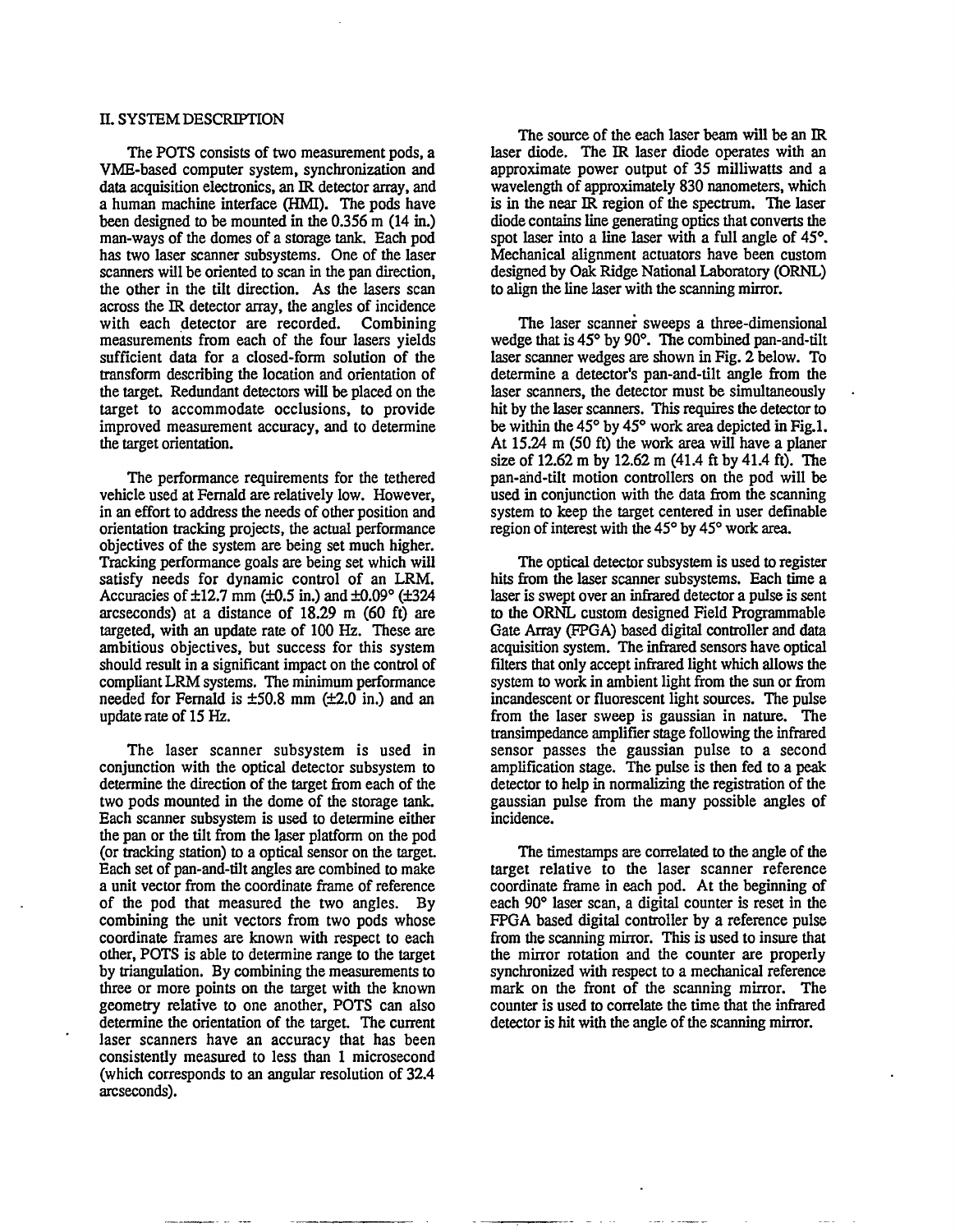

Fig. 2. Pan-and-tilt laser scanners work area.

#### III. ORIENTATION ALGORITHM

On the basis of quaternion algebra, the orientation of the target frame of reference with respect to the world frame can be determined by solving a low-order eigenvalue problem. The data requirements to this algorithm are simply the sensor locations with respect to the target frame and the measured sensor location with respect to the world

frame. Occlusion of the sensors can be readily handled by this algorithm. The advantage of this type of formulation over other methods is that this scheme is numerically robust to sensor noise and at the same time has low computational requirements. The orientation algorithm determines the positions of the detectors on the vehicle by analyzing the vector addition problem geometrically depicted in Figs. 3 and 4.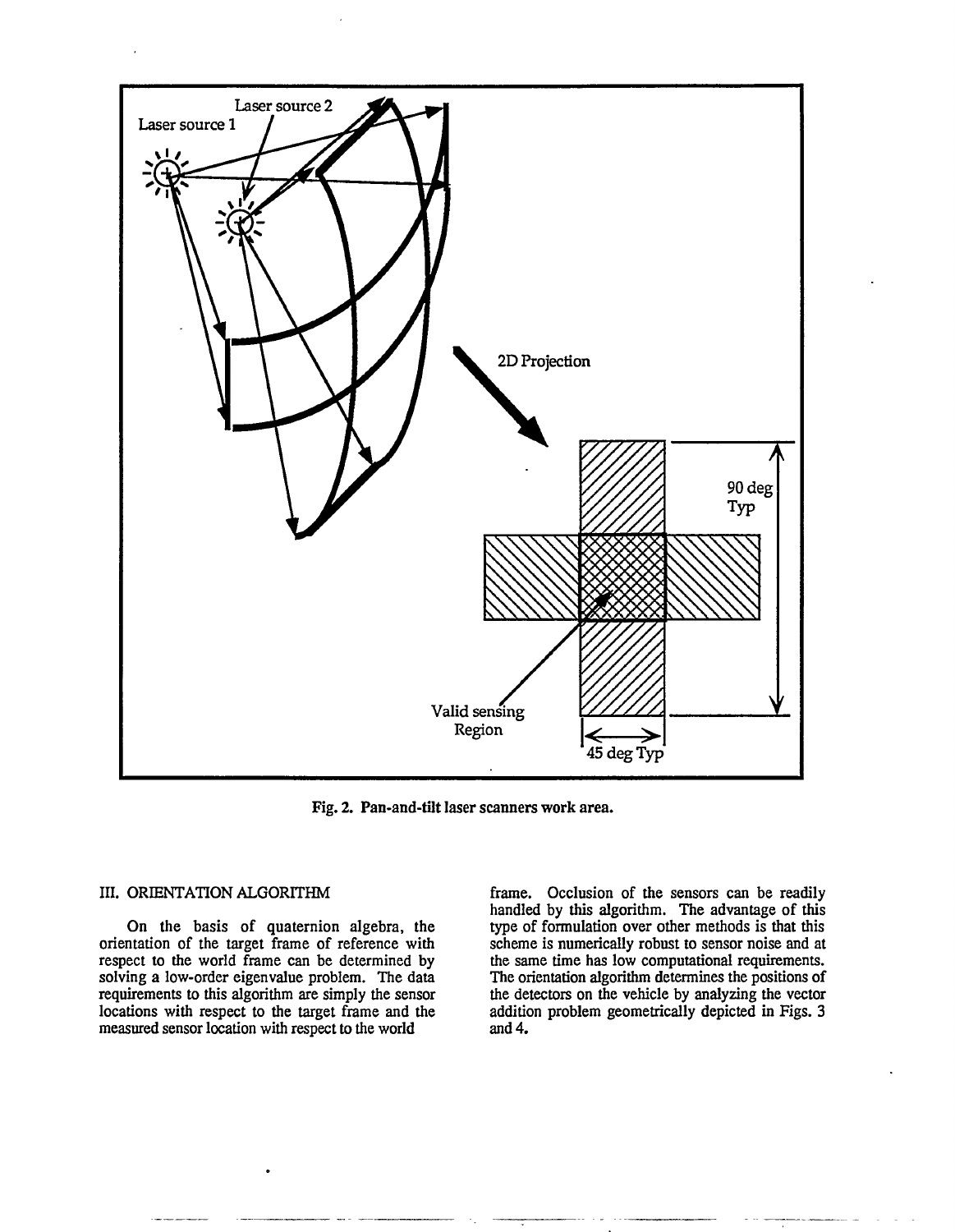

Fig. 3. Vector analysis of detector location.



Fig. 4. Detector location determination by vector algebra.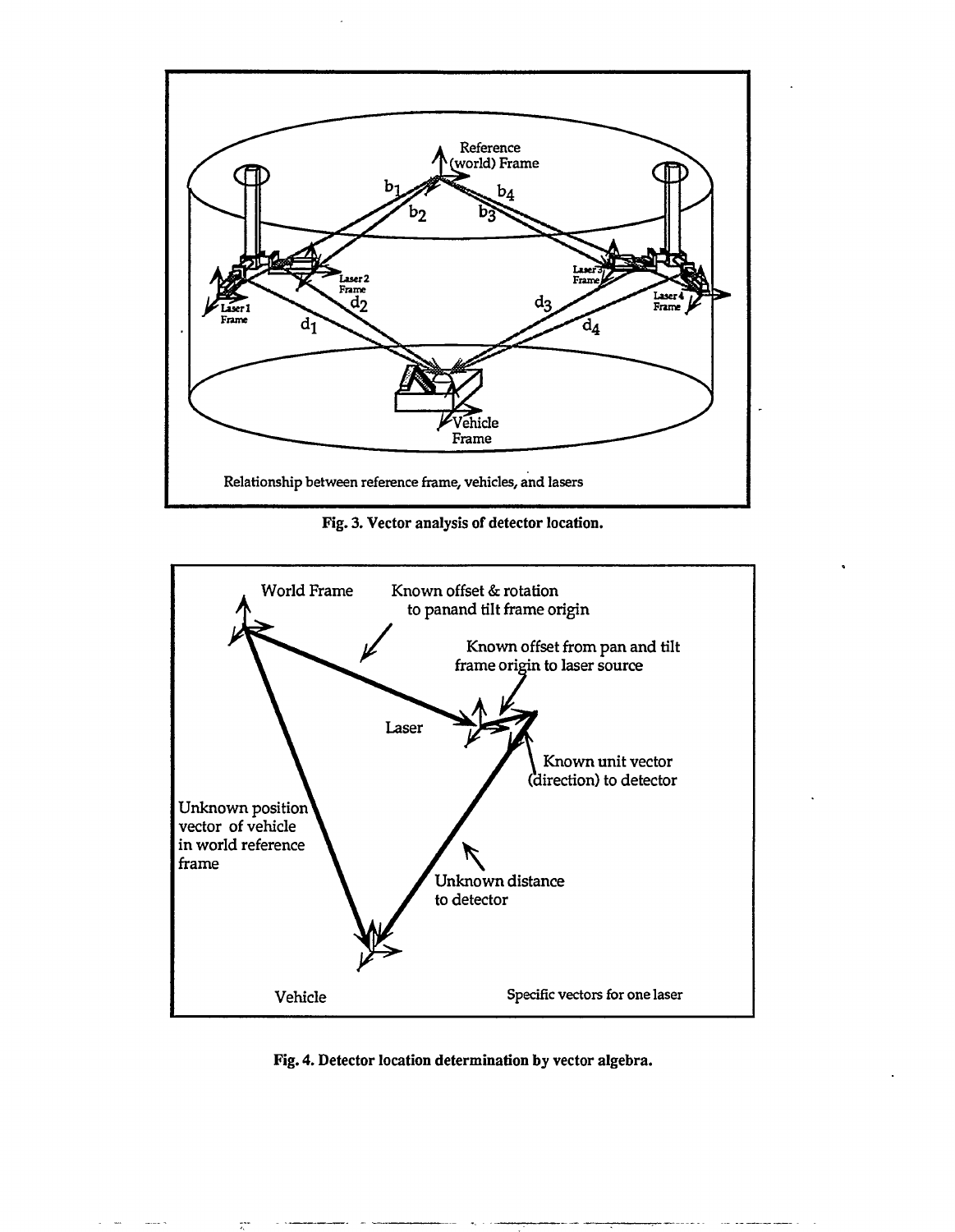The purpose of system calibration is to correctly model geometric relationships that exist between various system components such that the results of the model match what is know to be true by means of measurements with NIST traceable calibrated instruments. These relationships are required in order to allow the tracking system to make accurate measurements. Some of these relationships describe the internal geometry of each pod, for example, and can be determined during the development phase of the project. The alignment of pods in the silo or tank is another aspect of the system calibration, however this geometry varies with installation. Hence the in-tank alignment must be determined after the pods have been placed in the silo. A method for determining the in-tank alignment has been previously developed by ORNL.<sup>1</sup> The technique involves placing small bulbs around the perimeter of die silo. The bulbs are then used to form a frame of reference for measurements. The geometric relationship between the bulb reference frame and the pods is determined by sighting on each bulb with a pod and then applying an iterative algorithm to solve for the pod's location. ORNL is also studying a second approach to in-tank alignment which involves placing IR sensors on each measurement pod.

The POTS system is currently being calibrated.' A Pentax PTS-V5 theodolite which offers a resolution of 5 mm at a range from 1.3 m to 2900 m is being used to determine a stationary target's true position and orientation.<sup>2</sup> Internal offsets in the laser scanner model are currently being determined by comparing the <XYZ> from the system model with the <XYZ> positions from the theodolite and using the "Downhill Simplex Method in Multidimensions" routine to minimize the system error.

Once the linear parameters are determined to an error less than  $6.35$  mm  $(\pm 0.25)$  in.) the four angles from each of die laser scanners can be used in realtime to find die <XYZ> point for each of die IR sensors. The position of the IR sensor is determined in space with respect to the world coordinate frame (WCF) by finding the intersection point of each plane of laser light at the IR sensor. The angle for the plane is determined from die time of die IR sensor hit and this provides the normal vector to the plane.

$$
normal vector to the plane =
$$
 (1)

The plane is defined in space by a normal vector and one point on the plane. The point on each plane.

IV. SYSTEM CALIBRATION is taken to be the intersection of the laser plane with the rotating mirror.

intersection of the laser plane and the rotating mirror = 
$$
\langle x0, y0, z0 \rangle
$$
 (2)

The inner product of the normal to the plane and any vector formed by the known point and any other point in die plane defines the equation of die plane.

$$
\langle a, b, c \rangle^T \langle x - x \rangle, y - y \rangle, z - z \rangle = 0 \tag{3}
$$

By solving all four plane equations simultaneously you get die location of die IR sensor.

| $a1(x-x1) + b1(y-y1) + c1(z-z1) = 0$<br>$a2(x-x2) + b2(y-y2) + c2(z-z2) = 0$<br>$a3(x-x3) + b3(y-y3) + c3(z-z3) = 0$<br>$a4(x-x4) + b4(y-y4) + c1(z-z4) = 0$ |                     |                             |                             | (4)<br>(5)<br>(6)<br>(7) |
|--------------------------------------------------------------------------------------------------------------------------------------------------------------|---------------------|-----------------------------|-----------------------------|--------------------------|
| la1 b1 c1 l<br>l a2 b2 c2 l<br>l a3 b3 c3 l<br>l a4 b4 c4 i                                                                                                  | lxl<br>l y l<br>lzl | $=$<br>$\equiv$<br>$\equiv$ | 1 k 1 1<br>1 k2 I<br>l k3 I | (8)                      |

The solution of the matrix equation 8 requires the inversion of a nonsquare matrix which is solved by die use of die Moore Penrose Pseudoinverse and OR decomposition.<sup>3</sup>

$$
Ax=b
$$
 (9)

$$
x=(ATA)-1 AT b
$$
 (10)  
A=QR (11)

The R matrix is upper triangular and die Q matrix is orthogonal, such that

$$
Q^T Q = I \tag{12}
$$

Substituting Eq. 11 into Eq. 10 produces die following,

$$
x = (R^T Q^T Q R)^{-1} R^T Q^T b \tag{13}
$$

$$
Rx = Q^T b \tag{14}
$$

The result is then found by solving  $Q^T b$  and then back solving for x.

#### V. SOFTWARE DESCRIPTION

The software has been written in the ANSI C programming language and developed on die Wind River Systems, Inc. VxWorks operating system and development environment. VxWorks is a UNIX-like, multitasking, single-user operating system that has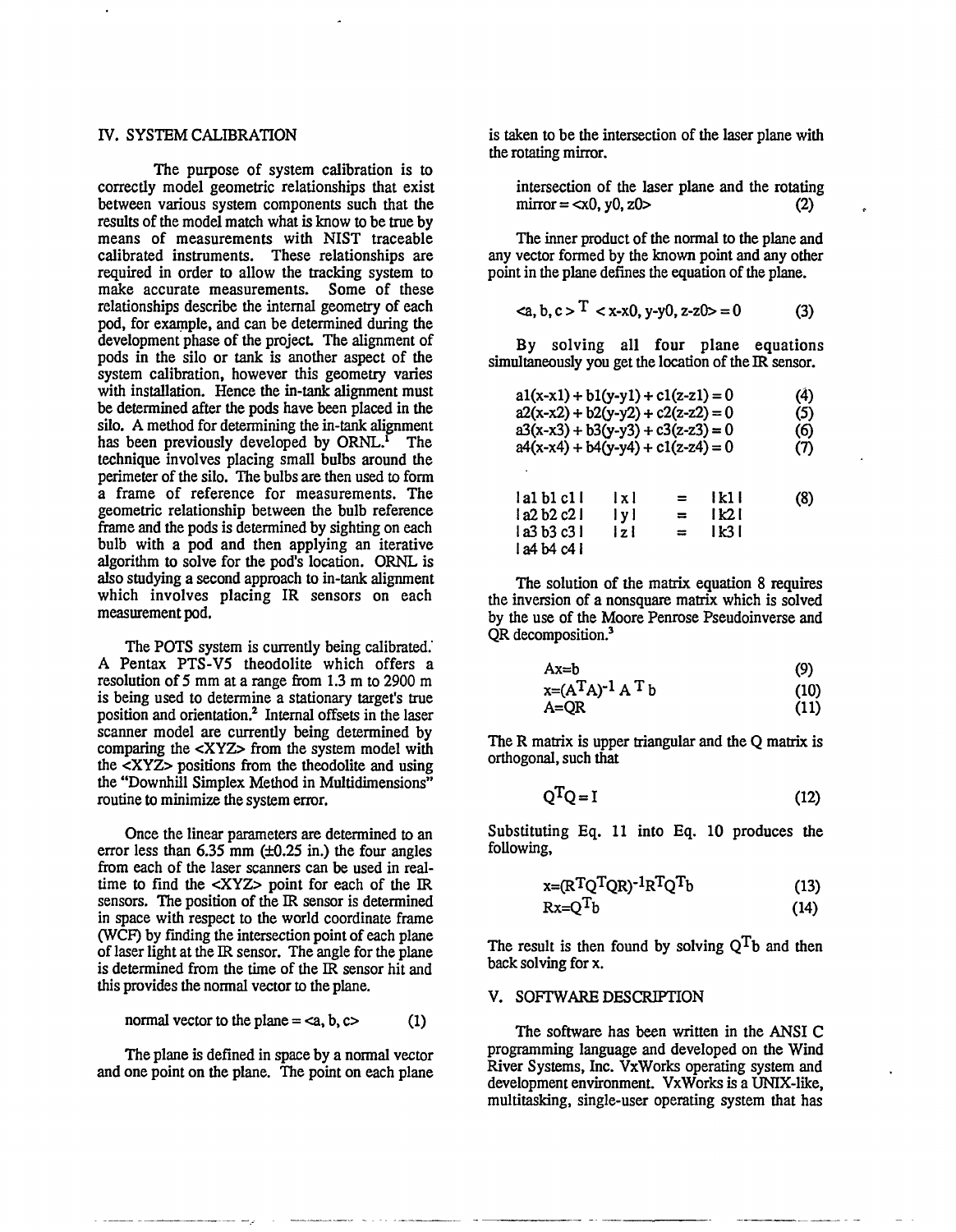been stream-lined by Wind River System, Inc. to operate real-time applications demanding high speed performance. The development environment consist of Sun Microsystems, Inc. SPARC II UNIX-based scientific and engineering workstation and a high performance VME-based computer system. The VxWorks package serves as a compliment to the development tools on the SPARC II during development and shall be the stand-alone target operating system for the final application. The target system is the VME-based computer, the VxWorks operating system, and the ORNL designed POTS controller. All graphical displays and user interfaces have been constructed with X11R4 window system graphics. The X11R4 window system is a public domain industry standard for UNIX-based scientific and engineering workstations graphics applications. The use of the industry standard ANSI C programming language, the VxWorks development environment, and the industry standard X11R4 windows system shall make the system portable to all Robotics Technology Development Programs (RTDP) projects and programs.

#### VI. HUMAN MACHINE INTERFACE

Local HMI graphically based interfaces have been supplied for the calibration routines initialization, diagnostic, debugging and the position and orientation routines. The POTS HMI shall be used to operate the POTS system in stand-alone mode for calibration, tuning, and testing purposes. The calibration HMI shall provide the operator with local control of the laser scanner and sensor subsystems for manual operation. The position and orientation HMI shall allow the operator to tune the algorithms. The graphics-based HMI has been built with the X11R4 library and the Open Windows toolkit library. The use of the X11R4 based graphical user interfaces shall insure that the graphics software can be ported to any UNIX-based scientific and engineering workstation. The POTS HMI is shown in Fig. 5.



Fig. 5. POTS HMI Display